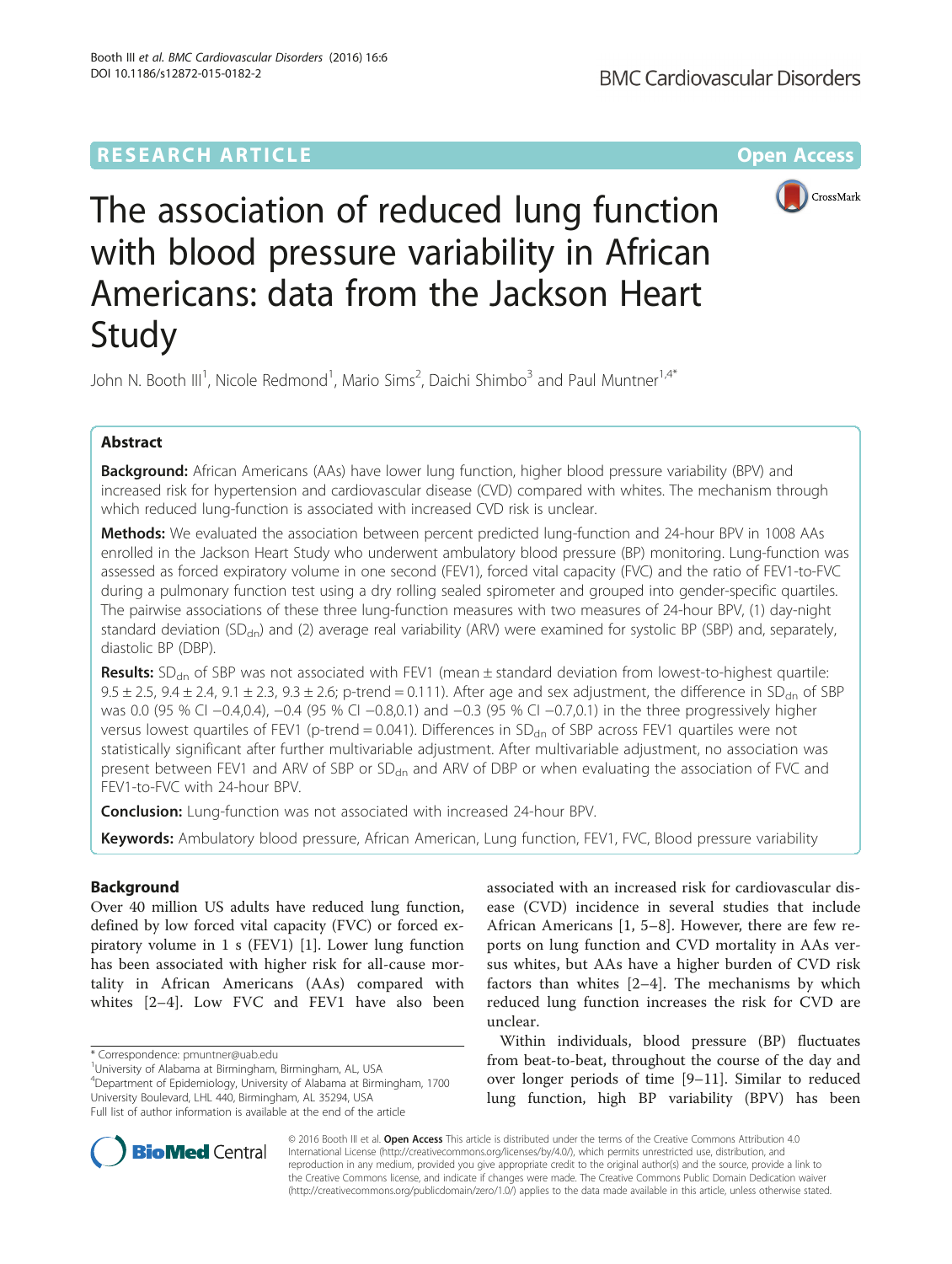associated with increased CVD risk [\[11](#page-8-0), [12](#page-8-0)]. Reduced lung function is associated with several correlates of high BPV including older age, higher mean systolic BP (SBP) and inflammation [\[13](#page-8-0)–[15\]](#page-8-0). Studies have suggested that an association exists between reduced lung function and increased BPV [[10](#page-8-0), [11\]](#page-8-0). However, prior studies have assessed BPV using beat-to-beat measurements during a 5-minute recording and short-term BPV may be directly influenced by breathing mechanics. In contrast, BP measured repeatedly over a longer time period, such as with ambulatory blood pressure monitoring (ABPM), may be more useful in evaluating the association between lung function and BPV.

AAs have lower lung function and higher BPV compared to whites, but few studies have conducted ABPM in AAs [\[16, 17](#page-8-0)]. The Jackson Heart Study (JHS), an exclusively AA cohort, assessed BPV over a 24-h period using ABPM in > 1000 participants. The aim of the current study was to evaluate the association between lung function, assessed by percent predicted FEV1 and FVC, with BPV assessed by 24-hour ABPM in adult AAs [[18\]](#page-8-0). The association between the percent predicted FEV1-to-FVC ratio, a measure of airway obstruction, and BPV was also evaluated.

### Methods

### Study population

The design and conduct of the JHS has been described previously [[19](#page-8-0)–[21\]](#page-9-0). Briefly, JHS is a prospective, community-based observational study designed to evaluate CVD risk among AAs. JHS enrolled 5301 noninstitutionalized AA participants, aged  $\geq$  21 years, between 2000 and 2004 from the Atherosclerosis Risk in the Community (ARIC) site in Jackson, Mississippi (30 %) and a regionally representative sample of urban and rural residents from the Jackson, Mississippi metropolitan tri-county region (Hinds, Madison and Rankin counties) that were randomly contacted (17 %), volunteers (22 %), or secondary family members (31 %) [[22\]](#page-9-0). The current analysis was restricted to JHS participants who completed 24-hour ABPM at Exam 1 ( $n =$ 1148). After excluding participants who did not meet the International Database on Ambulatory blood pressure monitoring in relation to Cardiovascular Outcomes (IDACO) criteria [[23\]](#page-9-0) for complete ABPM (described below) and those who did not have valid lung function measures, the analytic sample included 1008 participants. The JHS protocol was approved by the Institutional Review Board governing human subjects research. Informed consent was provided by all participants. The current analysis was approved by the University of Alabama at Birmingham Institutional Review Board.

### Data collection

The current analysis included data collected during an in-home study visit, a clinic examination and 24-hour ABPM period. During the in-home visit, trained study staff completed questionnaires with each participant. These questionnaires were used to collect information on age, sex, physical activity, smoking status and prior diagnosed co-morbid conditions. During the clinic examination, trained technicians measured height, weight and BP, collected blood samples and conducted a pulmonary function test. In addition, based on self-report and a pill bottle review, prescription and over the counter medications taken in the 2 weeks prior to the study visit were recorded. Following the clinic examination, participants were given the opportunity to complete ABPM.

Current smoking was defined by "yes" responses to the two questions "Have you smoked more than 400 cigarettes in your lifetime?" and "Do you now smoke cigarettes?" Participants who reported smoking more than 400 cigarettes but quit smoking  $\geq 1$  year were categorized as former smokers. Participants who reported not having smoked more than 400 cigarettes in their life were considered never smokers. Pack-years of cigarette smoking were estimated by multiplying the self-reported number of packs of cigarettes smoked daily by the selfreported number of years the person smoked. Using a modified Baecke questionnaire, duration, frequency and intensity of physical activity in four domains (active living, work, home life and sport) were evaluated on a scale of 1 to 5 and summed to calculate a total physical activity score [[24\]](#page-9-0). Higher scores represent more physical activity. History of myocardial infarction (MI), coronary revascularization procedures and stroke were assessed by self-report. Using height and weight measured during the clinic examination, body mass index (BMI) was calculated as weight in kilograms divided by height in meters squared and categorized as non-obese (BMI < 30 kg/ m<sup>2</sup>) or obese (BMI  $\geq$  30 kg/m<sup>2</sup>). Clinic BP was measured twice, separated by 1 min, with an appropriate cuff size using a Hawksley random zero sphygmomanometer (Hawksley and Sons Ltd) after participants had rested for  $\geq$  5 min. The average of these measurements was recorded. Clinic BP control was defined as a mean clinic SBP < 140 mm Hg and DBP < 90 mm Hg. Total and high-density lipoprotein (HDL) cholesterol was quantified by an oxidase method. High-sensitivity C-reactive protein (CRP) was calculated using the latex particle immunoturbidimetric assay method. Urinary albumin and creatinine were quantified from a 24-hour urine collection using the nephalometric immunoassay and enzymatic methods, respectively. Spot urine albumin and creatinine were used for participants for whom 24-hour urinary albumin or creatinine was not collected. Albuminuria was defined as urinary albumin to urinary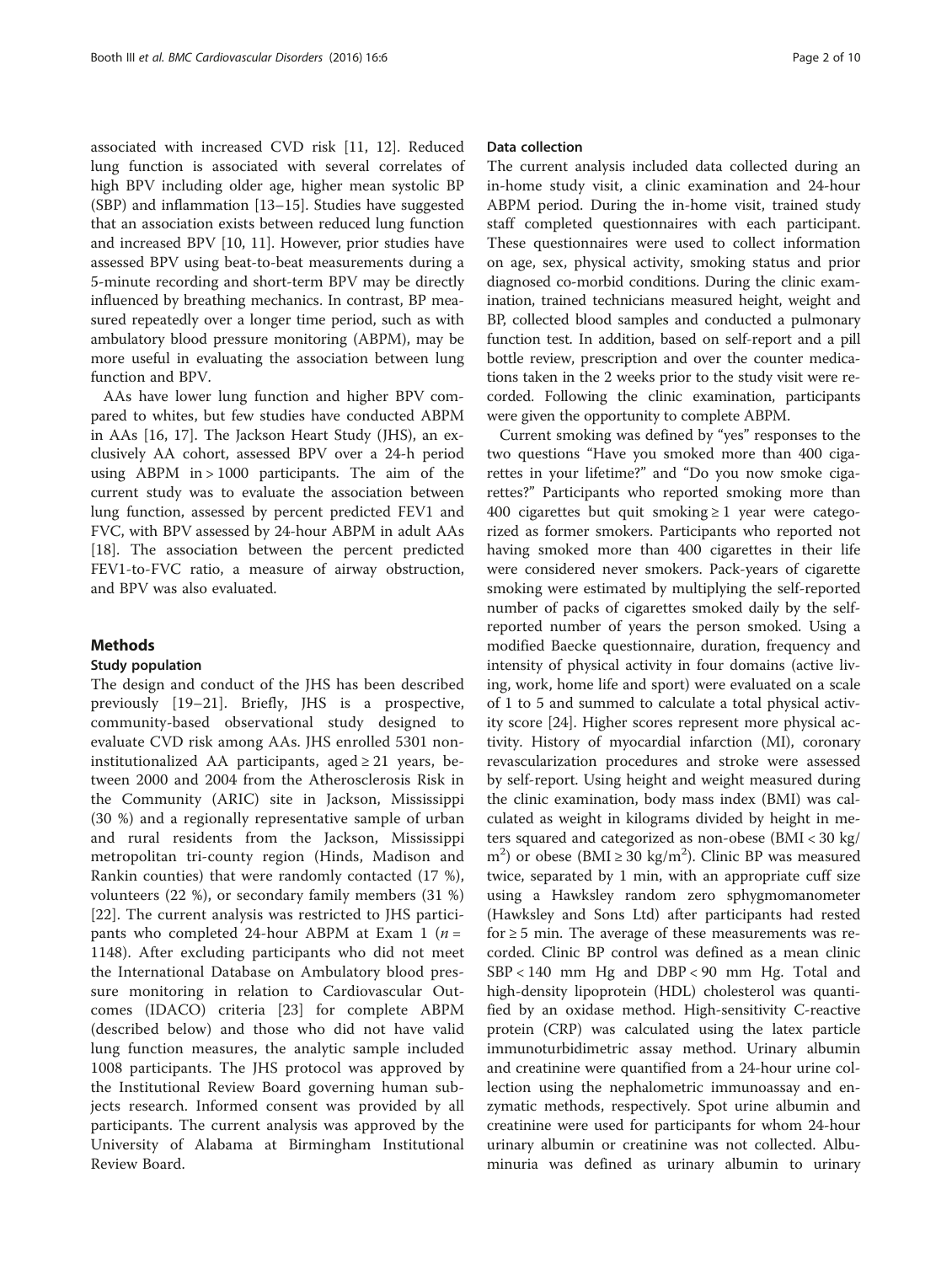creatinine ratio ≥ 30 mg/g. Estimated glomerular filtration rate (eGFR) was calculated using the Chronic Kidney Disease Epidemiology Collaboration (CKD-EPI) equation [[25\]](#page-9-0). Reduced eGFR was defined as a level < 60 ml/min/1.73 m<sup>2</sup>. Diabetes was defined as a fasting (≥8 h) serum glucose ≥ 126 mg/dL or hemoglobin A1c ≥ 6.5 % or use of insulin or oral hypoglycemic medications within 2 weeks prior to the clinic examination visit.

### Lung function measurements

Three measures of lung function were evaluated: forced expiratory volume in 1 s (FEV1), forced vital capacity (FVC) and the ratio of FEV1-to-FVC. FEV1 is the volume of exhaled gas in 1 s from the beginning of a forced exhalation. FVC is the total volume of exhaled gas from the lung. The ratio of these measures, FEV1 divided by FVC, is used as a marker of airway obstructions. These were measured in accordance with the 1994 American Thoracic Society recommendations by a trained technician during a pulmonary function test using a dry rolling sealed spirometer. The test was performed until automated quality checking software (Occupational Marketing, Inc., Houston, TX) indicated the American Thoracic Society acceptability and reproducibility standards were met or for a maximum of eight attempts. In addition, each spirometry tracing was visually reviewed and scored for quality on three distinct aspects: 1) first volume, 2) second volume and 3) initial effort. Each measure of lung function was normalized for participant's age, sex and height resulting in percent predicted FEV1, FVC and FEV1-to-FVC, respectively [\[18](#page-8-0)].

### Ambulatory blood pressure monitoring

An ABPM device (Spacelabs 90207) was fitted on each participant's non-dominant arm using an appropriate cuff size as determined by measuring the arm circumference at the midpoint of the extended upper arm. The ABPM device was programed to record BP every 20 min for 24-hours. Upon returning the device, the data were downloaded, automatically evaluated for quality control and processed using Medifacts International's Medicom software (Rockville, MD) customized for the JHS. A valid ABPM measurement, defined using IDACO criteria, required participants to have ten or more valid daytime (10:00 to 20:00) and five or more valid nighttime (00:00 to 06:00) SBP and DBP measurements [[23\]](#page-9-0). Two measures of BPV were calculated for the current study, daynight standard deviation  $(SD_{dn})$  and average real variability (ARV).  $SD_{dn}$  of SBP was calculated as the weighted standard deviation of SBP measured during the daytime and nighttime [\[26](#page-9-0)]. ARV of SBP was calculated as the average absolute difference between consecutive SBP readings from the ABPM [\[12](#page-8-0)].  $SD<sub>dn</sub>$  of DBP and ARV of DBP were also calculated.

#### Statistical analysis

The distribution of lung function measures differed for men and women. Therefore, sex specific quartiles of FEV1, FVC, and FEV1-to-FVC ratio were created. Quartiles were chosen instead of specific thresholds (e.g., FEV1-to-FVC ratio  $< 0.70$ ) as few participants met the threshold criteria. Additionally, an association between lower lung function in the normal range and higher blood pressure variability would provide stronger evidence of a possible mechanistic relationship. Participant characteristics were calculated by quartile of FEV1, FVC and FEV1-to-FVC ratio, separately. We analyzed the pairwise associations of three exposures (FEV1, FVC and the FEV1-to-FVC ratio) with two outcomes  $(SD<sub>dn</sub>$  and ARV) for SBP and DBP, separately. Below we describe the analyses for the association between FEV1 and  $SD<sub>dn</sub>$ of SBP. Identical analyses were conducted for FVC and FEV1-to-FVC ratio and for the outcomes of ARV of SBP and  $SD<sub>dn</sub>$  and ARV of DBP.

Mean  $SD<sub>dn</sub>$  of SBP was calculated by quartile of FEV1. Next, the differences in  $SD<sub>dn</sub>$  of SBP for each of the three highest quartiles of FEV1, compared to the lowest quartile (the reference category), were calculated using linear regression. Two models were estimated. The initial model included adjustment for age and sex. A subsequent model had additional adjustment for pack years of cigarette smoking, physical activity, BMI, diabetes, total and HDL-cholesterol, statin use, history of stroke and myocardial infarction, eGFR, albuminuria, C-reactive protein, mean daytime SBP and the classes of antihypertensive medications being taken. Since lung function and BPV have each been associated with sex, smoking status, antihypertensive medication use and BP control, analyses were performed to assess the association between FEV1, FVC and FEV1-to-FVC ratio and  $SD<sub>dn</sub>$  in subgroups defined by sex (male/female), smoking status (never, former, current), antihypertensive medication use (yes/ no) and controlled clinic BP (yes/no). Two-sided pvalues < 0.05 were considered statistically significant. All analyses were conducted using SAS version 9.3 (SAS Institute, Research Triangle Park, NC).

### Results

#### Participant characteristics

Participants in the lowest quartile of FEV1 had higher mean height, weight and BMI, lower physical activity levels and a higher proportion was current smokers (Table [1](#page-3-0)) compared to the highest quartile. Also, the prevalence of diabetes, a history of stroke and myocardial infarction, hypertension, reduced eGFR, albuminuria and statin use was higher in the lowest versus highest quartile of FEV1. Mean daytime SBP was higher and antihypertensive medication use was more common for participants in the lowest versus highest quartile of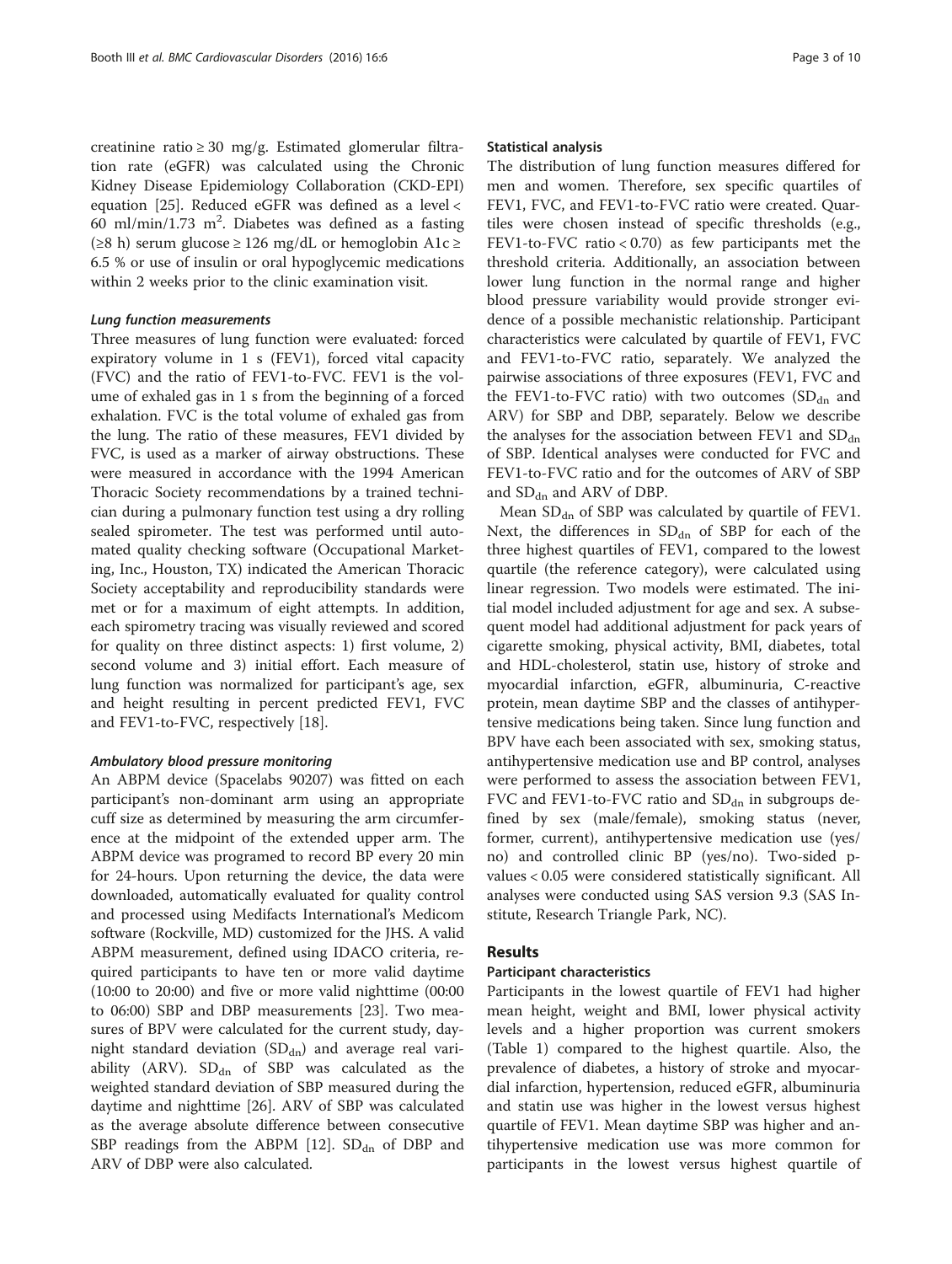<span id="page-3-0"></span>

| Table 1 Baseline characteristics for Jackson Heart Study participants by quartiles of forced-expiratory-volume-in-1-second and |  |  |  |
|--------------------------------------------------------------------------------------------------------------------------------|--|--|--|
| forced-vital-capacity                                                                                                          |  |  |  |

|                                                       | Quartile 1 (lowest)   | Quartile 2        | Quartile 3                      | Quartile 4 (highest) |  |
|-------------------------------------------------------|-----------------------|-------------------|---------------------------------|----------------------|--|
|                                                       |                       |                   | Forced expiratory volume in 1 s |                      |  |
|                                                       | $(n = 251)$           | $(n = 253)$       | $(n = 253)$                     | $(n = 251)$          |  |
| FEV1 range in Men, percent predicted                  | <80.7                 | 80.7 to 91.8      | 91.8 to 101.1                   | $\geq 101.1$         |  |
| FEV1 range in Women, percent predicted                | < 83.8                | 83.8 to 95.4      | 95.4 to 106.8                   | ≥106.8               |  |
| Age, years                                            | $59.8 \pm 10.4$       | $57.7 \pm 10.8$   | $57.9 \pm 11.0$                 | $61.0 \pm 11.1$      |  |
| Male, %                                               | 31.9                  | 32.0              | 32.0                            | 31.9                 |  |
| Height, cm                                            | $170.3 \pm 9.4$       | $168.6 \pm 9.4$   | $167.7 \pm 8.6$                 | $166.1 \pm 8.7$      |  |
| Weight, kg                                            | $92.3 \pm 19.1$       | $90.2 \pm 20.5$   | $85.3 \pm 19.3$                 | $84.3 \pm 19.3$      |  |
| BMI, kg/m <sup>2</sup>                                | $31.8 \pm 6.1$        | $31.8 \pm 7.3$    | $30.3 \pm 6.2$                  | $30.5 \pm 5.5$       |  |
| Obese, %                                              | 60.4                  | 51.0              | 45.1                            | 43.8                 |  |
| Physical activity score <sup>a</sup> , exercise units | $8.2 \pm 2.6$         | $8.2 \pm 2.3$     | $8.4 \pm 2.6$                   | $8.5 \pm 2.6$        |  |
| Cigarette pack years                                  | $9.4 \pm 18.3$        | $8.8 \pm 17.1$    | $4.5 \pm 10.8$                  | $6.3 \pm 13.8$       |  |
| Smoking status, %                                     |                       |                   |                                 |                      |  |
| Never                                                 | 63.8                  | 64.4              | 73.9                            | 68.9                 |  |
| Former                                                | 21.5                  | 17.4              | 19.4                            | 24.3                 |  |
| Current                                               | 13.2                  | 15.4              | 5.9                             | 5.2                  |  |
| Diabetes, %                                           | 31.1                  | 27.1              | 19.9                            | 19.3                 |  |
| Total cholesterol, mg/dL                              | $199.6 \pm 37.1$      | $201.1 \pm 41.2$  | $199.9 \pm 37.4$                | $203.6 \pm 44.1$     |  |
| High-density lipoprotein, mg/dL                       | $53.4 \pm 15.8$       | $54.0 \pm 14.5$   | $52.8 \pm 14.9$                 | $55.2 \pm 15.0$      |  |
| Statin use, %                                         | 14.7                  | 14.7              | 13.6                            | 13.1                 |  |
| History of stroke, %                                  | 5.2                   | 4.4               | 1.2                             | 4.4                  |  |
| History of myocardial infarction, %                   | 10.0                  | 7.1               | 5.9                             | 6.4                  |  |
| eGFR < 60 ml/min/m <sup>2</sup> , %                   | 12.6                  | 6.4               | 7.2                             | 8.8                  |  |
| $ACR \ge 30, %$                                       | 9.2                   | 9.5               | 5.1                             | $8.8\,$              |  |
| High sensitivity c-reactive protein, mg/L             | $3.5(1.5 - 6.6)$      | $3.0$ (1.4 - 5.7) | $2.8(1.1 - 5.6)$                | $2.2(0.9 - 4.6)$     |  |
| Mean daytime systolic blood pressure, mm Hg           | $131.0 \pm 14.8$      | $129.7 \pm 13.4$  | $128.5 \pm 12.7$                | $128.4 \pm 13.0$     |  |
| Mean daytime diastolic blood pressure, mm Hg          | $77.0 \pm 9.4$        | $78.2 \pm 9.4$    | $78.4 \pm 9.2$                  | $77.6 \pm 9.0$       |  |
| Hypertension, %                                       | 72.1                  | 64.8              | 66.0                            | 61.8                 |  |
| Antihypertensive medication use <sup>b</sup> , %      | 67.7                  | 58.5              | 55.7                            | 55.4                 |  |
| Antihypertensive medication classes <sup>b</sup> , %  |                       |                   |                                 |                      |  |
| Diuretic                                              | 72.6                  | 65.7              | 62.4                            | 70.5                 |  |
| Beta blocker                                          | 28.7                  | 24.3              | 23.3                            | 17.4                 |  |
| Calcium channel blocker                               | 39.5                  | 37.9              | 33.1                            | 35.6                 |  |
| Angiotensin converting enzyme inhibitors              | 44.0                  | 39.3              | 33.1                            | 39.4                 |  |
| Angiotensin receptor blockers                         | 15.3                  | 8.6               | 14.3                            | 10.6                 |  |
|                                                       | Forced vital capacity |                   |                                 |                      |  |
|                                                       | $(n = 251)$           | $(n = 253)$       | $(n = 253)$                     | $(n = 251)$          |  |
| FVC range in men, percent predicted                   | < 81.4                | 81.4 to 90.4      | 90.4 to 99.8                    | ≥99.8                |  |
| FVC range in Women, percent predicted                 | < 83.3                | 83.3 to 94.2      | 94.2 to 105.2                   | $\geq 105.2$         |  |
| Age, years                                            | $59.5 \pm 10.2$       | $57.3 \pm 10.5$   | $58.4 \pm 11.1$                 | $61.1 \pm 11.5$      |  |
| Male, %                                               | 31.9                  | 32.0              | 32.0                            | 31.9                 |  |
| Height, cm                                            | $170.1 \pm 9.8$       | $168.2 \pm 8.8$   | $167.6 \pm 8.5$                 | $166.8 \pm 9.1$      |  |
| Weight, kg                                            | $93.9 \pm 19.7$       | $89.4 \pm 20.9$   | $85.6 \pm 16.9$                 | $83.2 \pm 17.6$      |  |
|                                                       |                       |                   |                                 |                      |  |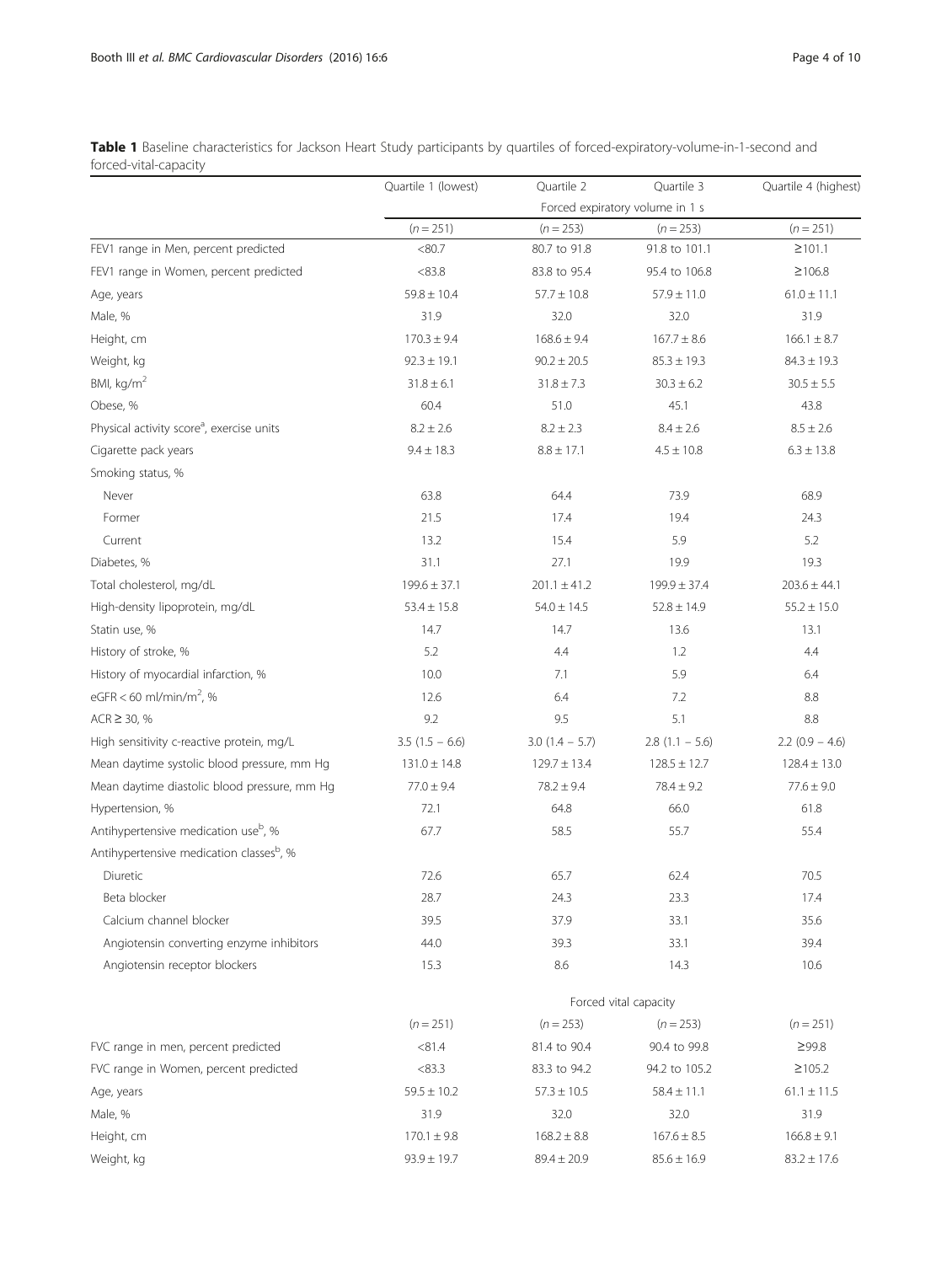| BMI, kg/m <sup>2</sup>                                | $32.4 \pm 6.2$   | $31.6 \pm 7.1$   | $30.5 \pm 5.9$   | $29.9 \pm 5.9$   |
|-------------------------------------------------------|------------------|------------------|------------------|------------------|
| Obese, %                                              | 63.2             | 53.4             | 45.5             | 38.3             |
| Physical activity score <sup>a</sup> , exercise units | $8.1 \pm 2.5$    | $8.3 \pm 2.4$    | $8.3 \pm 2.6$    | $8.6 \pm 2.7$    |
| Cigarette pack years                                  | $7.9 \pm 15.6$   | $7.9 \pm 16.4$   | $6.0 \pm 13.8$   | $7.1 \pm 15.5$   |
| Smoking status, %                                     |                  |                  |                  |                  |
| Never                                                 | 67.7             | 64.0             | 71.9             | 67.3             |
| Former                                                | 17.5             | 20.6             | 19.8             | 24.7             |
| Current                                               | 12.4             | 13.8             | 7.1              | 6.4              |
| Diabetes, %                                           | 32.8             | 23.0             | 23.5             | 18.1             |
| Total cholesterol, mg/dL                              | $201.1 \pm 40.9$ | $200.6 \pm 37.9$ | $20.6 \pm 42.0$  | $199.0 \pm 39.5$ |
| High-density lipoprotein, mg/dL                       | $53.7 \pm 15.3$  | $53.1 \pm 14.6$  | $53.4 \pm 15.3$  | $55.2 \pm 15.1$  |
| Statin use, %                                         | 17.3             | 10.0             | 15.2             | 13.6             |
| History of stroke, %                                  | 5.2              | 4.4              | 2.4              | 3.2              |
| History of myocardial infarction, %                   | 10.0             | 5.9              | 5.1              | 8.4              |
| eGFR < 60 ml/min/m <sup>2</sup> , %                   | 11.4             | 7.5              | 4.8              | 11.3             |
| $ACR \ge 30, %$                                       | 12.8             | 6.3              | 6.3              | 7.2              |
| High sensitivity c-reactive protein, mg/L             | $3.4(1.7 - 6.6)$ | $3.1(1.2 - 5.7)$ | $2.8(1.2 - 5.7)$ | $1.9(0.9 - 4.1)$ |
| Mean daytime systolic blood pressure, mm Hg           | $131.4 \pm 14.5$ | $129.2 \pm 12.9$ | $129.5 \pm 13.1$ | $128.6 \pm 13.3$ |
| Mean daytime diastolic blood pressure, mm Hg          | $76.9 \pm 9.3$   | $78.8 \pm 9.4$   | $77.8 \pm 8.7$   | $77.6 \pm 9.4$   |
| Prevalent hypertension, %                             | 72.5             | 66.0             | 65.2             | 61.0             |
| Antihypertensive medication use <sup>b</sup> , %      | 67.7             | 58.1             | 56.5             | 55.0             |
| Antihypertensive medications <sup>b</sup> , %         |                  |                  |                  |                  |
| Diuretic                                              | 74.1             | 61.2             | 64.5             | 71.7             |
| Beta blocker                                          | 23.4             | 28.8             | 23.9             | 18.1             |
| Calcium channel blocker                               | 41.1             | 35.3             | 37.0             | 32.3             |
| Angiotensin converting enzyme inhibitors              | 45.6             | 33.8             | 37.0             | 39.4             |
| Angiotensin receptor blockers                         | 12.7             | 11.5             | 15.2             | 9.5              |

Table 1 Baseline characteristics for Jackson Heart Study participants by quartiles of forced-expiratory-volume-in-1-second and forced-vital-capacity (Continued)

Numbers in table are percentages or mean ± standard deviation except high-sensitivity c-reactive protein which is median (25th – 75th percentiles)

 $a$ Higher score = more physical activity

eGFR: estimated glomerular filtration rate; ACR: albumin to creatinine ratio

b Among participants taking ≥ 1 antihypertensive medication

FEV1. Similar associations were present between participant characteristics and quartiles of FVC (Table [1](#page-3-0)). Additional file [1](#page-8-0): Table S1 reports participant characteristics by quartile of FEV1-to-FVC ratio.

### FEV1 and FVC with day-night standard deviation and average real variability of BP

There were no graded associations of lower quartiles of FEV1 and, separately, FVC with higher mean  $SD<sub>dn</sub>$  of SBP (Table [2\)](#page-5-0). An association between FEV1 and  $SD<sub>dn</sub>$ of SBP was present after adjustment for age and sex but was attenuated after multivariable adjustment. The association between lower FVC with higher  $SD<sub>dn</sub>$  of SBP after adjustment for age and sex was attenuated after full multivariable adjustment. FEV1 and FVC were not associated with  $SD<sub>dn</sub>$  of DBP before or after multivariable adjustment. Associations were not present between FEV1 and FVC with ARV of SBP and DBP (Table [3\)](#page-6-0).

### FEV1-to-FVC ratio with day-night standard deviation and average real variability of BP

A graded association between lower quartiles of FEV1 to-FVC ratio with higher mean  $SD<sub>dn</sub>$  and ARV of SBP and DBP was not present (Table [4](#page-7-0)). FEV1-to-FVC ratio was not associated with  $SD<sub>dn</sub>$  or ARV of SBP and DBP before or after multivariable adjustment.

### Sub-group analyses

Within each sub-group investigated, lower quartiles of FEV1 were not associated with higher mean  $SD<sub>dn</sub>$  of SBP and DBP (Additional file [2](#page-8-0): Table S2). There were no associations between FVC and quartiles of  $SD<sub>dn</sub>$  of SBP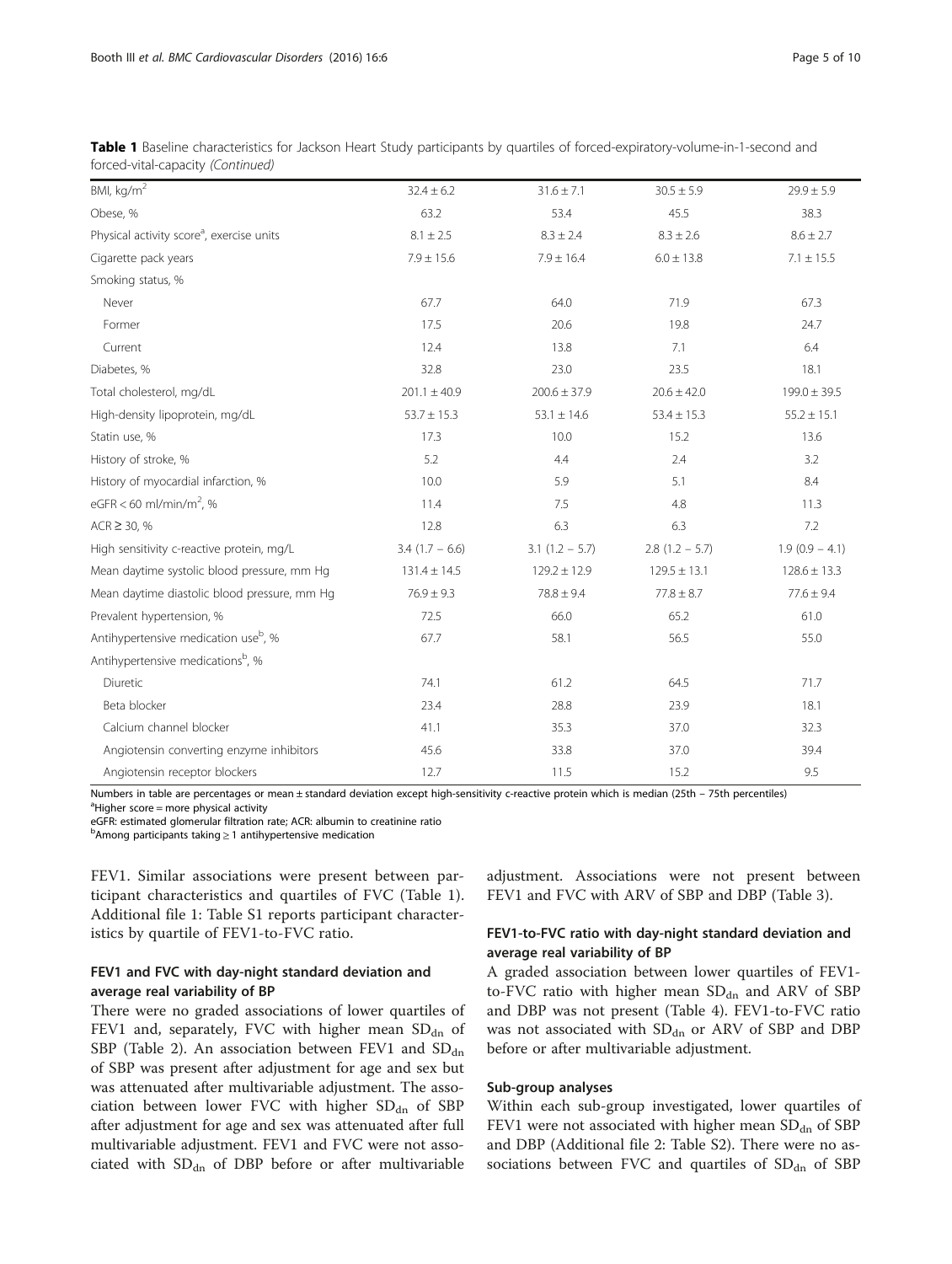|                               | Quartile 1 (lowest)             | Quartile 2                | Quartile 3                  | Quartile 4 (highest)        | p-trend |  |  |
|-------------------------------|---------------------------------|---------------------------|-----------------------------|-----------------------------|---------|--|--|
|                               | Forced expiratory volume in 1 s |                           |                             |                             |         |  |  |
| Systolic blood pressure       | $(n = 251)$                     | $(n = 253)$               | $(n = 253)$                 | $(n = 251)$                 |         |  |  |
| Mean $\pm$ standard deviation | $9.5 \pm 2.5$                   | $9.4 \pm 2.4$             | $9.1 \pm 2.3$               | $9.3 \pm 2.6$               | 0.111   |  |  |
| Model 1, $\beta$ (95 % CI)    | $0$ (ref)                       | $0.0$ ( $-0.4$ to $0.4$ ) | $-0.4$ ( $-0.8$ to 0.1)     | $-0.3$ ( $-0.7$ to 0.1)     | 0.041   |  |  |
| Model 2, β (95 % CI)          | $0$ (ref)                       | $0.1$ (-0.4 to 0.5)       | $-0.1$ ( $-0.5$ to 0.3)     | $-0.0$ ( $-0.4$ to 0.4)     | 0.775   |  |  |
| Diastolic blood pressure      |                                 |                           |                             |                             |         |  |  |
| Mean $\pm$ standard deviation | $8.1 \pm 2.1$                   | $8.2 \pm 2.1$             | $8.1 \pm 2.3$               | $8.0 \pm 2.0$               | 0.318   |  |  |
| Model 1, $\beta$ (95 % CI)    | $0$ (ref)                       | $0.0$ ( $-0.4$ to $0.4$ ) | $-0.1$ ( $-0.4$ to 0.3)     | $-0.2$ ( $-0.6$ to 0.2)     | 0.321   |  |  |
| Model 2, β (95 % CI)          | $0$ (ref)                       | $-0.1$ ( $-0.5$ to 0.3)   | $-0.1$ ( $-0.5$ to 0.3)     | $-0.2$ ( $-0.6$ to 0.2)     | 0.393   |  |  |
|                               |                                 |                           | Forced vital capacity       |                             |         |  |  |
| Systolic blood pressure       | $(n = 251)$                     | $(n = 253)$               | $(n = 253)$                 | $(n = 251)$                 |         |  |  |
| Mean $\pm$ standard deviation | $9.6 \pm 2.5$                   | $9.3 \pm 2.5$             | $9.1 \pm 2.4$               | $9.3 \pm 2.4$               | 0.054   |  |  |
| Model 1, $\beta$ (95 % CI)    | $0$ (ref)                       | $-0.2$ ( $-0.6$ to 0.2)   | $-0.5$ ( $-0.9$ to $-0.1$ ) | $-0.5$ ( $-0.9$ to $-0.1$ ) | 0.009   |  |  |
| Model 2, β (95 % CI)          | $0$ (ref)                       | $-0.1$ ( $-0.6$ to 0.3)   | $-0.3$ ( $-0.7$ to 0.2)     | $-0.1$ ( $-0.5$ to 0.3)     | 0.495   |  |  |
| Diastolic blood pressure      |                                 |                           |                             |                             |         |  |  |
| Mean $\pm$ standard deviation | $8.3 \pm 2.1$                   | $8.1 \pm 2.3$             | $7.8 \pm 2.1$               | $8.1 \pm 2.1$               | 0.155   |  |  |
| Model 1, $\beta$ (95 % CI)    | $0$ (ref)                       | $-0.1$ ( $-0.5$ to 0.2)   | $-0.5$ ( $-0.8$ to $-0.1$ ) | $-0.2$ ( $-0.6$ to 0.2)     | 0.157   |  |  |
| Model 2, β (95 % CI)          | $0$ (ref)                       | $-0.3$ ( $-0.7$ to 0.1)   | $-0.5$ ( $-0.9$ to $-0.1$ ) | $-0.1$ ( $-0.5$ to 0.3)     | 0.348   |  |  |

<span id="page-5-0"></span>Table 2 Differences in day-night standard deviation of blood pressure across quartiles of forced-expiratory-volume-in-1-second and forced-vital-capacity

Forced expiratory volume in 1 s quartile cut points (lowest to highest quartile):

Men: < 80.7, 80.7 to 91.8, 91.8 to 101.1, and ≥ 101.1

Women: < 83.8, 83.8 to 95.4, 95.4 to 106.8, and ≥ 106.8

Forced vital capacity quartile cut points (lowest to highest quartile):

Men: < 81.4, 81.4 to 90.4, 90.4 to 99.8, and ≥ 99.8

Women: < 83.3, 83.3 to 94.2, 94.2 to 105.2, and ≥ 105.2

CI: confidence interval

Model 1: adjustment for demographics (age and sex)

Model 2: Adjustment for Model 1 variables plus behaviors (pack years of cigarette smoking, physical activity, and body mass index), co-morbid conditions (diabetes, total and HDL-cholesterol and statin use, history of stroke and history of myocardial infarction), kidney function (estimated glomerular filtration rate and albuminuria), markers of inflammation (C-reactive protein), mean daytime SBP or DBP and antihypertensive medication classes being taken

and DBP in each sub-group except for lower quartiles of FVC with higher  $SD_{dn}$  of SBP and DBP in participants not taking antihypertensive medications and  $SD<sub>dn</sub>$  of DBP in those without controlled blood pressure (Additional file [3](#page-8-0): Tables S3). After multivariable adjustment, there were no associations across quartiles of FEV1 or FVC with  $SD<sub>dn</sub>$  of SBP and DBP in any of the sub-groups. There were no associations across quartiles of FEV1-to-FVC ratio with  $SD<sub>dn</sub>$  of SBP and DBP (Additional file [4](#page-8-0): Table S4).

### **Discussion**

The current analysis of a large, community-based sample of AAs tested the hypothesis that reduced lung function is associated with higher 24-hour BPV. Higher quartiles of FEV1, FVC and FEV1-to-FVC ratio were not associated with higher  $SD<sub>dn</sub>$  and ARV of SBP and DBP in unadjusted analyses and after multivariable adjustment. Additionally, no associations were present between lung function and BPV in sub-groups defined by sex, smoking status, antihypertensive medication use and BP control.

Older age, male sex, AA race, higher 24-hour mean SBP, inflammation, emotion, physical activity, environmental temperature, food, and alcohol and tobacco consumption have been associated with higher BPV [\[16](#page-8-0), [17](#page-8-0)]. Reduced lung function has been associated with several of these factors [\[13](#page-8-0)–[15](#page-8-0)]. These shared associations provided a foundation for the hypothesis of the current study that reduced lung function would be associated with higher BPV. Although there was an association between reduced FEV1 and FVC and higher  $SD<sub>dn</sub>$  of SBP after adjustment for age and sex, it was no longer present after multivariable adjustment.

One way the sympathetic nervous system controls cardiac output, and may subsequently influence BPV, is through lung function. Impaired lung function increases the cardiac oxygen supply-to-demand ratio resulting in higher cardiac output and possibly higher BPV [\[9](#page-8-0)]. Two prior studies using beat-to-beat BP measurements have suggested an association between reduced lung function and increased BPV [\[10, 11](#page-8-0)]. In both studies, systolic BPV was measured using a continuous 5-minute BP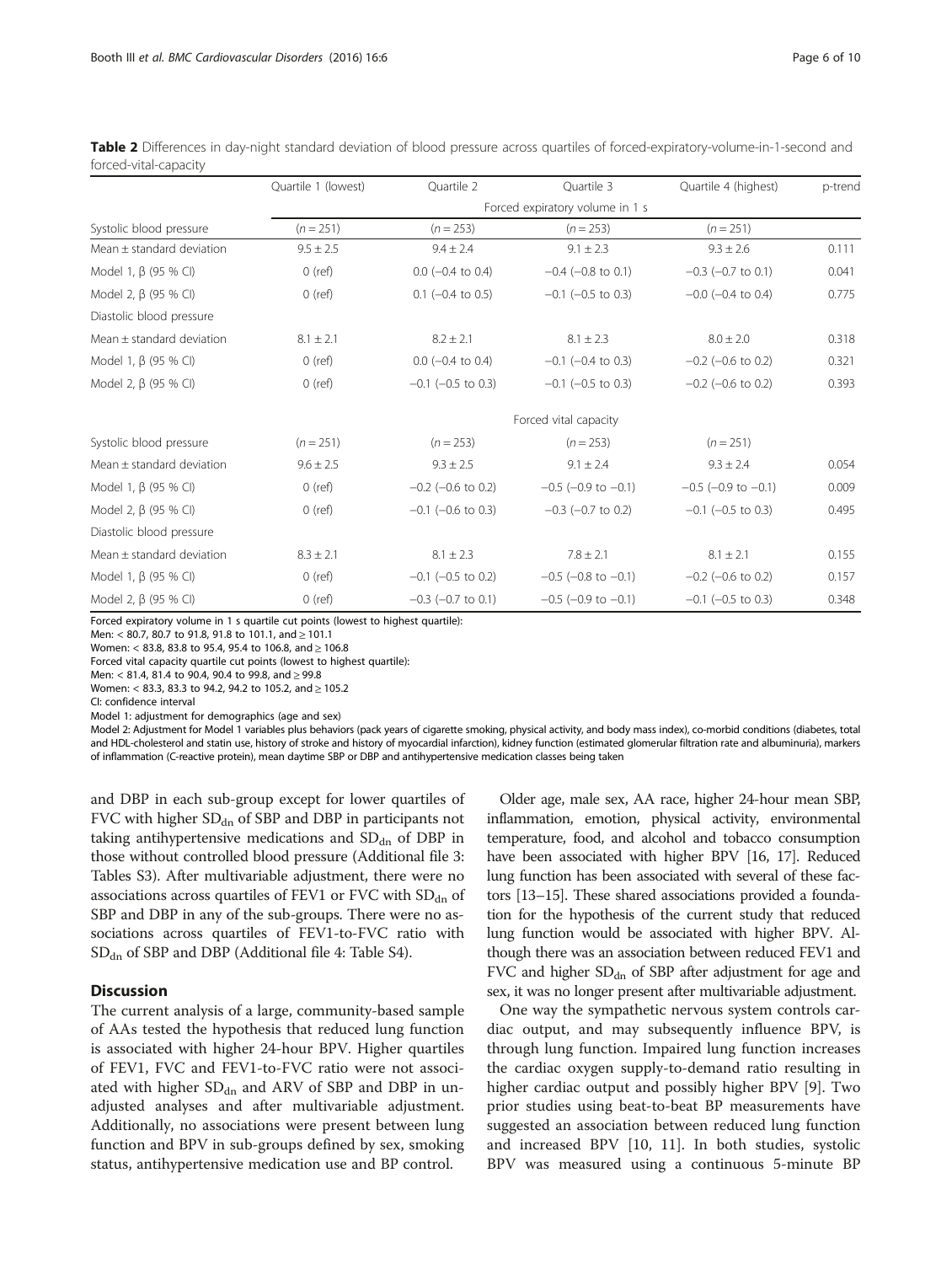|                               | Quartile 1 (lowest)             | Quartile 2              | Ouartile 3                  | Quartile 4 (highest)    | p-trend |  |  |
|-------------------------------|---------------------------------|-------------------------|-----------------------------|-------------------------|---------|--|--|
|                               | Forced expiratory volume in 1 s |                         |                             |                         |         |  |  |
| Systolic blood pressure       | $(n = 251)$                     | $(n = 253)$             | $(n = 253)$                 | $(n = 251)$             |         |  |  |
| Mean $\pm$ standard deviation | $8.8 \pm 2.0$                   | $8.6 \pm 2.0$           | $8.7 \pm 2.1$               | $8.7 \pm 2.2$           | 0.593   |  |  |
| Model 1, $\beta$ (95 % CI)    | $0$ (ref)                       | $-0.1$ ( $-0.4$ to 0.3) | $0.0$ (-0.3 to 0.4)         | $-0.2$ ( $-0.6$ to 0.1) | 0.349   |  |  |
| Model 2, β (95 % CI)          | $0$ (ref)                       | $0.0$ ( $-0.3$ to 0.4)  | $0.2$ (-0.2 to 0.5)         | $0.0$ (-0.3 to 0.4)     | 0.627   |  |  |
| Diastolic blood pressure      |                                 |                         |                             |                         |         |  |  |
| Mean $\pm$ standard deviation | $7.7 \pm 2.0$                   | $7.6 \pm 2.0$           | $7.7 \pm 2.3$               | $7.6 \pm 2.1$           | 0.635   |  |  |
| Model 1, $\beta$ (95 % CI)    | $0$ (ref)                       | $-0.1$ ( $-0.5$ to 0.2) | $-0.0$ ( $-0.4$ to 0.3)     | $-0.1$ ( $-0.5$ to 0.2) | 0.646   |  |  |
| Model 2, β (95 % CI)          | $0$ (ref)                       | $-0.2$ ( $-0.6$ to 0.2) | $-0.0$ ( $-0.4$ to 0.4)     | $-0.1$ ( $-0.4$ to 0.3) | 0.993   |  |  |
|                               |                                 |                         | Forced vital capacity       |                         |         |  |  |
| Systolic blood pressure       | $(n = 251)$                     | $(n = 253)$             | $(n = 253)$                 | $(n = 251)$             |         |  |  |
| Mean $\pm$ standard deviation | $8.9 \pm 1.9$                   | $8.6 \pm 2.2$           | $8.6 \pm 2.0$               | $8.8 \pm 2.1$           | 0.617   |  |  |
| Model 1, $\beta$ (95 % CI)    | $0$ (ref)                       | $-0.1$ ( $-0.5$ to 0.2) | $-0.3$ ( $-0.6$ to 0.1)     | $-0.2$ ( $-0.5$ to 0.2) | 0.263   |  |  |
| Model 2, $\beta$ (95 % CI)    | $0$ (ref)                       | $-0.1$ ( $-0.4$ to 0.3) | $-0.1$ ( $-0.5$ to 0.2)     | $0.1$ (-0.3 to 0.4)     | 0.856   |  |  |
| Diastolic blood pressure      |                                 |                         |                             |                         |         |  |  |
| Mean $\pm$ standard deviation | $7.9 \pm 2.0$                   | $7.6 \pm 2.2$           | $7.5 \pm 2.1$               | $7.7 \pm 2.2$           | 0.212   |  |  |
| Model 1, $\beta$ (95 % CI)    | $0$ (ref)                       | $-0.3$ ( $-0.6$ to 0.1) | $-0.4$ ( $-0.8$ to $-0.0$ ) | $-0.2$ ( $-0.6$ to 0.2) | 0.221   |  |  |
| Model 2, $\beta$ (95 % CI)    | $0$ (ref)                       | $-0.3$ ( $-0.7$ to 0.0) | $-0.4$ ( $-0.8$ to $-0.0$ ) | $-0.1$ ( $-0.4$ to 0.3) | 0.742   |  |  |

<span id="page-6-0"></span>Table 3 Differences in average real variability of blood pressure across quartiles of forced-expiratory-volume-in-1-second and forcedvital-capacity

Forced expiratory volume in 1 s quartile cut points (lowest to highest quartile):

Men: < 80.7, 80.7 to 91.8, 91.8 to 101.1, and ≥ 101.1

Women: < 83.8, 83.8 to 95.4, 95.4 to 106.8, and ≥ 106.8

Forced vital capacity quartile cut points (lowest to highest quartile):

Men: < 81.4, 81.4 to 90.4, 90.4 to 99.8, and ≥ 99.8

Women: < 83.3, 83.3 to 94.2, 94.2 to 105.2, and ≥ 105.2

CI: confidence interval

Model 1: adjustment for demographics (age and sex)

Model 2: Adjustment for Model 1 variables plus behaviors (pack years of cigarette smoking, physical activity, and body mass index), co-morbid conditions (diabetes, total and HDL-cholesterol and statin use, history of stroke and history of myocardial infarction), kidney function (estimated glomerular filtration rate and albuminuria), markers of inflammation (C-reactive protein), mean daytime SBP or DBP and antihypertensive medication classes being taken

recording. Each of these studies found an association between lower FEV1 and FVC and higher beat-to-beat systolic BPV. However, many factors during a short measurement period that promote an elevated breathing rate response, including increased stress/anxiety, may influence beat-to-beat BPV. The current study estimated BPV over a longer period of time using ABPM and no association was present between reduced lung function and BPV. The results herein suggest that investigations should be undertaken to determine the role of other possible mechanisms, such as neuro-hormonal activation, of higher BPV [\[27\]](#page-9-0). For example, hypoxia can increase plasma norepinephrine, norepinephrine myocardial turnover and cardiac oxygen demand [[27\]](#page-9-0). The effect of the sympathetic nervous system activity becoming elevated and poor cardiac function may result in reduced lung function [[27](#page-9-0)]. Compared with breathing mechanics, gas exchange/diffusion, measurable by plethysmography, and other neuro-hormonal activators may be important factors contributing to higher BPV and CVD risk.

BPV derived from ABPM has been associated with an increased risk for CVD and all-cause mortality [[12](#page-8-0), [26, 28](#page-9-0)]. For example, in a pooled cohort of 8938 individuals, the hazard ratio (95 % confidence interval) of mortality associated with each standard deviation higher  $SD<sub>dn</sub>$  SBP and DBP was 1.08 (1.01 – 1.16) and 1.16 (1.09 – 1.23), respectively [[12](#page-8-0)]. Similar associations were present for ARV [[12\]](#page-8-0). Despite the results of the current study, BPV still remains an important risk factor for CVD. However, the null association between reduced lung function and higher BPV of the current study suggests that BPV does not mediate the association of lung function with CVD outcomes reported in prior studies [\[1](#page-8-0), [5](#page-8-0)–[8](#page-8-0), [29](#page-9-0)–[34](#page-9-0)]. Future studies should consider investigating whether reducing BPV will lower the risk for target-organ damage and CVD-related outcomes.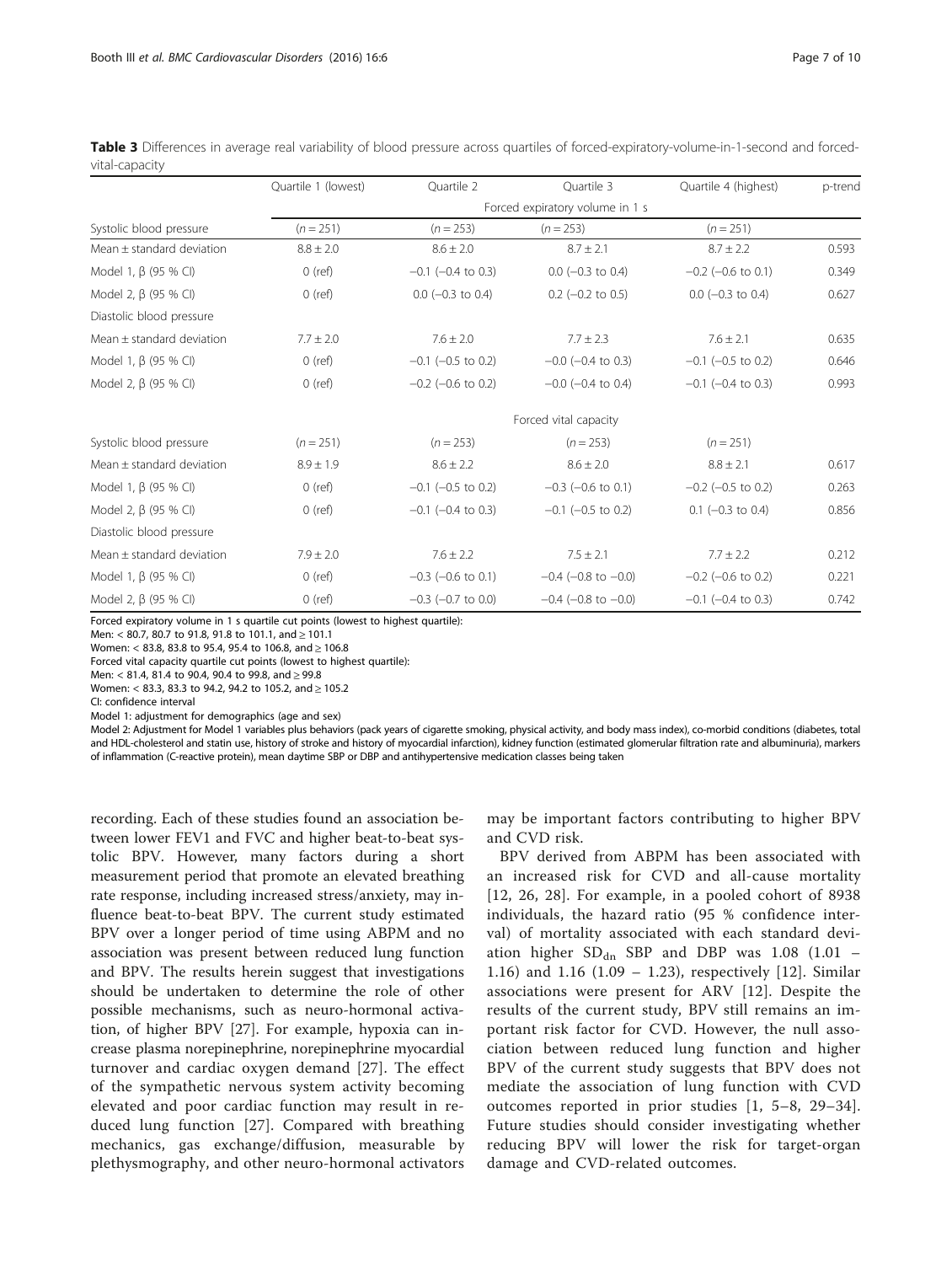|                               | Forced expiratory volume in 1 s to forced vital capacity ratio |                         |                              |                         |         |  |
|-------------------------------|----------------------------------------------------------------|-------------------------|------------------------------|-------------------------|---------|--|
|                               | Quartile 1 (lowest)                                            | Quartile 2              | Ouartile 3                   | Quartile 4 (highest)    | p-trend |  |
|                               |                                                                |                         | Day-night standard deviation |                         |         |  |
| Systolic blood pressure       | $(n = 251)$                                                    | $(n = 253)$             | $(n = 253)$                  | $(n = 251)$             |         |  |
| Mean $\pm$ standard deviation | $9.3 \pm 2.6$                                                  | $9.2 \pm 2.2$           | $9.4 \pm 2.5$                | $9.3 \pm 2.5$           | 0.680   |  |
| Model 1, $\beta$ (95 % CI)    | $0$ (ref)                                                      | $-0.1$ ( $-0.5$ to 0.3) | $0.2$ (-0.2 to 0.6)          | $-0.1$ ( $-0.5$ to 0.4) | 0.890   |  |
| Model 2, β (95 % CI)          | $0$ (ref)                                                      | $-0.0$ ( $-0.5$ to 0.4) | $0.1$ (-0.4 to 0.5)          | $-0.1$ ( $-0.5$ to 0.4) | 0.314   |  |
| Diastolic blood pressure      |                                                                |                         |                              |                         |         |  |
| Mean $\pm$ standard deviation | $8.1 \pm 2.2$                                                  | $8.1 \pm 2.0$           | $8.2 \pm 2.3$                | $8.0 \pm 2.1$           | 0.685   |  |
| Model 1, $\beta$ (95 % CI)    | $0$ (ref)                                                      | $0.0$ (-0.4 to 0.4)     | $0.1$ (-0.3 to 0.4)          | $-0.1$ ( $-0.5$ to 0.3) | 0.688   |  |
| Model 2, β (95 % CI)          | $0$ (ref)                                                      | $-0.0$ ( $-0.4$ to 0.3) | $-0.2$ ( $-0.6$ to 0.2)      | $-0.2$ ( $-0.6$ to 0.2) | 0.180   |  |
|                               | Average real variability                                       |                         |                              |                         |         |  |
| Systolic blood pressure       |                                                                |                         |                              |                         |         |  |
| Mean $\pm$ standard deviation | $8.7 \pm 2.2$                                                  | $8.6 \pm 2.0$           | $8.8 \pm 2.0$                | $8.8 \pm 2.1$           | 0.570   |  |
| Model 1, $\beta$ (95 % CI)    | $-0.1$ ( $-0.5$ to 0.2)<br>$0$ (ref)                           |                         | $0.1$ (-0.2 to 0.5)          | $-0.0$ ( $-0.4$ to 0.3) | 0.765   |  |
| Model 2, β (95 % CI)          | $0$ (ref)                                                      | $-0.1$ ( $-0.5$ to 0.2) | $0.1$ (-0.3 to 0.4)          | $0.0$ (-0.3 to 0.4)     | 0.702   |  |
| Diastolic blood pressure      |                                                                |                         |                              |                         |         |  |
| Mean $\pm$ standard deviation | $7.6 \pm 2.1$                                                  | $7.7 \pm 2.0$           | $7.7 \pm 2.2$                | $7.6 \pm 2.1$           | 0.888   |  |
| Model 1, $\beta$ (95 % CI)    | $0$ (ref)                                                      | $0.0$ (-0.3 to 0.4)     | $0.1$ (-0.2 to 0.5)          | $0.0$ (-0.4 to 0.4)     | 0.878   |  |
| Model 2, $\beta$ (95 % CI)    | $0$ (ref)                                                      | $-0.1$ ( $-0.4$ to 0.3) | $-0.1$ ( $-0.5$ to 0.3)      | $-0.2$ ( $-0.6$ to 0.2) | 0.297   |  |

<span id="page-7-0"></span>

| Table 4 Differences in blood pressure for measures of blood pressure variability across quartiles of forced-expiratory-volume-in-1- |  |  |  |
|-------------------------------------------------------------------------------------------------------------------------------------|--|--|--|
| second-to-forced-vital-capacity ratio                                                                                               |  |  |  |

Forced expiratory volume in 1 s: Forced vital capacity ratio quartile cut points (lowest to highest quartile):

Men: < 0.96, 0.96 to 1.02, 1.02 to 1.07, and ≥ 1.07

Women: < 0.97, 0.97 to 1.03, 1.03 to 1.07, and ≥ 1.07

CI: confidence interval

Model 1: adjustment for demographics (age and sex)

Model 2: Adjustment for Model 1 variables plus behaviors (cigarette smoking, physical activity, and body mass index), co-morbid conditions (diabetes, total and HDL-cholesterol and statin use, history of stroke and history of myocardial infarction), kidney function (estimated glomerular filtration rate and albuminuria), markers of inflammation (C-reactive protein), mean daytime SBP or DBP and antihypertensive medication classes being taken

Epidemiologic studies have reported an association between reduced lung function and an increased risk of CVD [[35](#page-9-0)]. For example, among 7 058 men and 8353 women in the Renfrew and Paisley study, the hazard ratio (95 % confidence interval) for ischemic heart disease associated with the lowest versus highest quintile of FEV1 expressed as percentage of predictive value (<73 versus >107 for men and <75 and >112 for women) was 1.56 (1.26 – 1.92) and 1.88 (1.44 – 2.47), respectively [\[7](#page-8-0)]. Additionally, CVD is the primary cause of death among individuals with reduced lung function [[35\]](#page-9-0). Although an association between lower lung function and incident CVD has been reported in several studies, the underlying mechanism by which reduced lung function predicts CVD outcomes remains unclear. The current results suggest that reduced lung function is not associated with higher 24-hour BPV suggesting other mechanisms underlie the increased CVD risk among individuals with reduced lung function. Future studies

should investigate factors that explain the association between reduced lung function and increased CVD risk.

Several limitations should be considered when interpreting the results from the current analysis. Lung function and ABPM have only been measured at a single JHS visit. The cross-sectional study design prevented the assessment of the longitudinal association between lung function and BPV. Additionally, not all JHS participants had ABPM measurements. However, we do not believe our results are due to lack of power because the magnitude of the association between lung function and BPV was too small to be clinically meaningful. Despite these limitations, there are several strengths. The JHS is a large population-based investigation of AAs. Compared to whites, AAs have lower lung function, higher BPV and an increased risk for hypertension and CVD. Few studies that have measured ABP included AAs. Finally, measurements of lung function, BPV and covariates were conducted following a standardized protocol.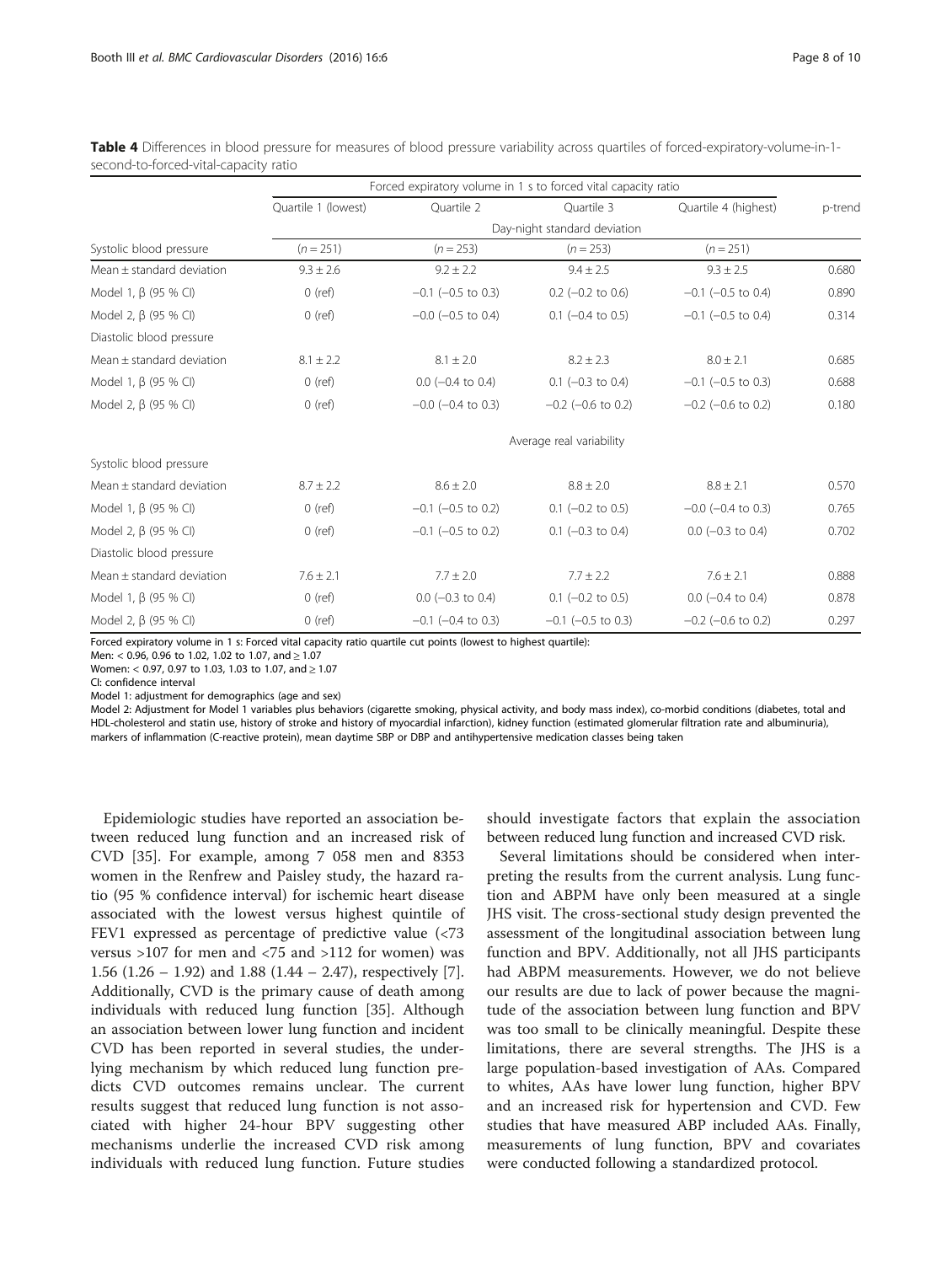### <span id="page-8-0"></span>Conclusion

In conclusion, although individuals in the current study with lower lung function had higher 24-hour BPV, no association was present after multivariable adjustment. Future studies are needed to identify the factors underlying higher levels of BPV. Studies are also needed to determine factors that mediate the increased CVD risk associated with reduced lung function.

### Additional files

[Additional file 1: Table S1.](dx.doi.org/10.1186/s12872-015-0182-2) Baseline characteristics for Jackson Heart Study participants by quartiles of forced-expiratory-volume-in-1-secondto-forced-vital-capacity ratio. (DOCX 24 kb)

[Additional file 2: Table S2.](dx.doi.org/10.1186/s12872-015-0182-2) Difference in day-night standard deviation of blood pressure across quartiles forced-expiratory-volume-in-1-second by subgroups. (DOCX 27 kb)

[Additional file 3: Table S3.](dx.doi.org/10.1186/s12872-015-0182-2) Differences in day-night standard deviation of blood pressure across quartiles of forced-vital-capacity by subgroups. (DOCX 28 kb)

[Additional file 4: Table S4.](dx.doi.org/10.1186/s12872-015-0182-2) Difference in day-night standard deviation of blood pressure across quartiles forced-expiratory-volume-in-1-secondto-forced-vital-capacity by subgroups. (DOCX 28 kb)

#### Abbreviations

AA: African American; BPV: Blood pressure variability; BP: Blood pressure; FEV1: Forced expiratory volume in one second; FVC: Forced vital capacity; FEV1-to-FVC: Forced expiratory volume in one second to forced vital capacity; SD<sub>dn</sub>: Day-night standard deviation; ARV: Average real variability; SBP: Systolic blood pressure; DBP: Diastolic blood pressure; JHS: Jackson Heart Study; ARIC: Atherosclerosis Risk in the Community Study; US: United States; CVD: Cardiovascular disease; ABPM: Ambulatory blood pressure monitoring; IDACO: International Database on Ambulatory blood pressure monitoring in relation to Cardiovascular Outcomes; BMI: Body mass index; HDL: High-density lipoprotein cholesterol; CRP: High-sensitivity C-reactive protein; eGFR: Estimated glomerular filtration rate; CKD-EPI: Chronic Kidney Disease Epidemiology Collaboration; CI: Confidence interval.

#### Competing interests

The authors declare that other than the disclosures and funding sources described herein, they have no competing interests.

#### Authors' contributions

Study conception and design: JNBIII, DS, PM; Acquisition, analysis or interpretation of data: JNBIII, NR, SM, DS, PM; Statistical analysis: JNBIII; Drafting of the manuscript: JNBIII, DS, PM; Critical revision of the manuscript for important intellectual content: JNBIII, NR, MS, DS, PM. JNBIII and PM had full access to all the data in the study and take responsibility for the integrity of the data and the accuracy of the data analysis. All authors read and approved the final manuscript.

#### Acknowledgements

Mr. Booth and Drs. Redmond, Shimbo and Muntner received support through grant R01 HL117323-01 from the National Heart Lung and Blood Institute. Dr. Redmond recieved support through a career development award K12-HS023009 from the Agency for Healthcare Research and Quality (AHRQ). Dr. Sims received support through grants P60MD002249 and U54MD008176 from the National Institute on Minority Health and Healthy Disparities. The Jackson Heart Study is supported by contracts HHSN268201300046C, HHSN268201300047C, HHSN268201300048C, HHSN268201300049C, HHSN268201300050C from the National Heart, Lung, and Blood Institute (NHLBI) and the National Institute on Minority Health and Health Disparities (NIMHD).

#### Author details

<sup>1</sup> University of Alabama at Birmingham, Birmingham, AL, USA. <sup>2</sup> University of Mississippi Medical Center, Jackson, MS, USA. <sup>3</sup>Columbia University Medical Center, New York, NY, USA. <sup>4</sup>Department of Epidemiology, University of Alabama at Birmingham, 1700 University Boulevard, LHL 440, Birmingham, AL 35294, USA.

### Received: 16 June 2015 Accepted: 24 December 2015 Published online: 12 January 2016

#### References

- 1. Lee HM, Le H, Lee BT, Lopez VA, Wong ND. Forced vital capacity paired with Framingham Risk Score for prediction of all-cause mortality. Eur Respir J. 2010;36(5):1002–6.
- 2. Burney PG, Hooper RL. The use of ethnically specific norms for ventilatory function in African-American and white populations. Int J Epidemiol. 2012; 41(3):782–90.
- 3. Schroeder EB, Welch VL, Couper D, Nieto FJ, Liao D, Rosamond WD, et al. Lung function and incident coronary heart disease: the Atherosclerosis Risk in Communities Study. Am J Epidemiol. 2003;158(12):1171–81.
- 4. Hozawa A, Billings JL, Shahar E, Ohira T, Rosamond WD, Folsom AR. Lung function and ischemic stroke incidence: the Atherosclerosis Risk in Communities study. Chest. 2006;130(6):1642–9.
- 5. Sparrow D, Weiss ST, Vokonas PS, Cupples LA, Ekerdt DJ, Colton T. Forced vital capacity and the risk of hypertension. The Normative Aging Study. Am J Epidemiol. 1988;127(4):734–41.
- 6. Schunemann HJ, Dorn J, Grant BJ, Winkelstein Jr W, Trevisan M. Pulmonary function is a long-term predictor of mortality in the general population: 29-year follow-up of the Buffalo Health Study. Chest. 2000; 118(3):656–64.
- Hole DJ, Watt GC, Davey-Smith G, Hart CL, Gillis CR, Hawthorne VM. Impaired lung function and mortality risk in men and women: findings from the Renfrew and Paisley prospective population study. BMJ. 1996;313(7059): 711–5. discussion 715–716.
- 8. Wu Y, Vollmer WM, Buist AS, Tsai R, Cen R, Wu X, et al. Relationship between lung function and blood pressure in Chinese men and women of Beijing and Guangzhou. PRC-USA Cardiovascular and Cardiopulmonary Epidemiology Research Group. Int J Epidemiol. 1998;27(1):49–56.
- 9. Grassi G, Bombelli M, Seravalle G, Dell'Oro R, Quarti-Trevano F. Diurnal blood pressure variation and sympathetic activity. Hypertens Res. 2010; 33(5):381–5.
- 10. van Gestel AJ, Clarenbach CF, Stowhas AC, Rossi VA, Sievi NA, Camen G, et al. The speed of blood pressure fluctuations in patients with chronic obstructive pulmonary disease. Heart Lung Circ. 2014;23(3):280–6.
- 11. Engstrom G, Gerhardsson de Verdier M, Dahlback M, Janson C, Lind L. BP variability and cardiovascular autonomic function in relation to forced expiratory volume: a population-based study. Chest. 2009;136(1):177–83.
- 12. Hansen TW, Thijs L, Li Y, Boggia J, Kikuya M, Bjorklund-Bodegard K, et al. Prognostic value of reading-to-reading blood pressure variability over 24 h in 8938 subjects from 11 populations. Hypertension. 2010;55(4):1049–57.
- 13. Sharma G, Goodwin J. Effect of aging on respiratory system physiology and immunology. Clin Interv Aging. 2006;1(3):253–60.
- 14. Schnabel E, Nowak D, Brasche S, Wichmann HE, Heinrich J. Association between lung function, hypertension and blood pressure medication. Respir Med. 2011;105(5):727–33.
- 15. Lim SY, Rhee EJ, Sung KC. Metabolic syndrome, insulin resistance and systemic inflammation as risk factors for reduced lung function in Korean nonsmoking males. J Korean Med Sci. 2010;25(10):1480–6.
- 16. Li Z, Snieder H, Su S, Harshfield GA, Treiber FA, Wang X. A longitudinal study of blood pressure variability in African-American and European American youth. J Hypertens. 2010;28(4):715–22.
- 17. O'Brien E, Asmar R, Beilin L, Imai Y, Mallion JM, Mancia G, et al. European Society of Hypertension recommendations for conventional, ambulatory and home blood pressure measurement. J Hypertens. 2003;21(5):821–48.
- 18. Hankinson JL, Odencrantz JR, Fedan KB. Spirometric reference values from a sample of the general U.S. population. Am J Respir Crit Care Med. 1999; 159(1):179–87.
- 19. Taylor Jr HA, Wilson JG, Jones DW, Sarpong DF, Srinivasan A, Garrison RJ, et al. Toward resolution of cardiovascular health disparities in African Americans: design and methods of the Jackson Heart Study. Ethn Dis. 2005; 15(4 Suppl 6):S6. -4-17.